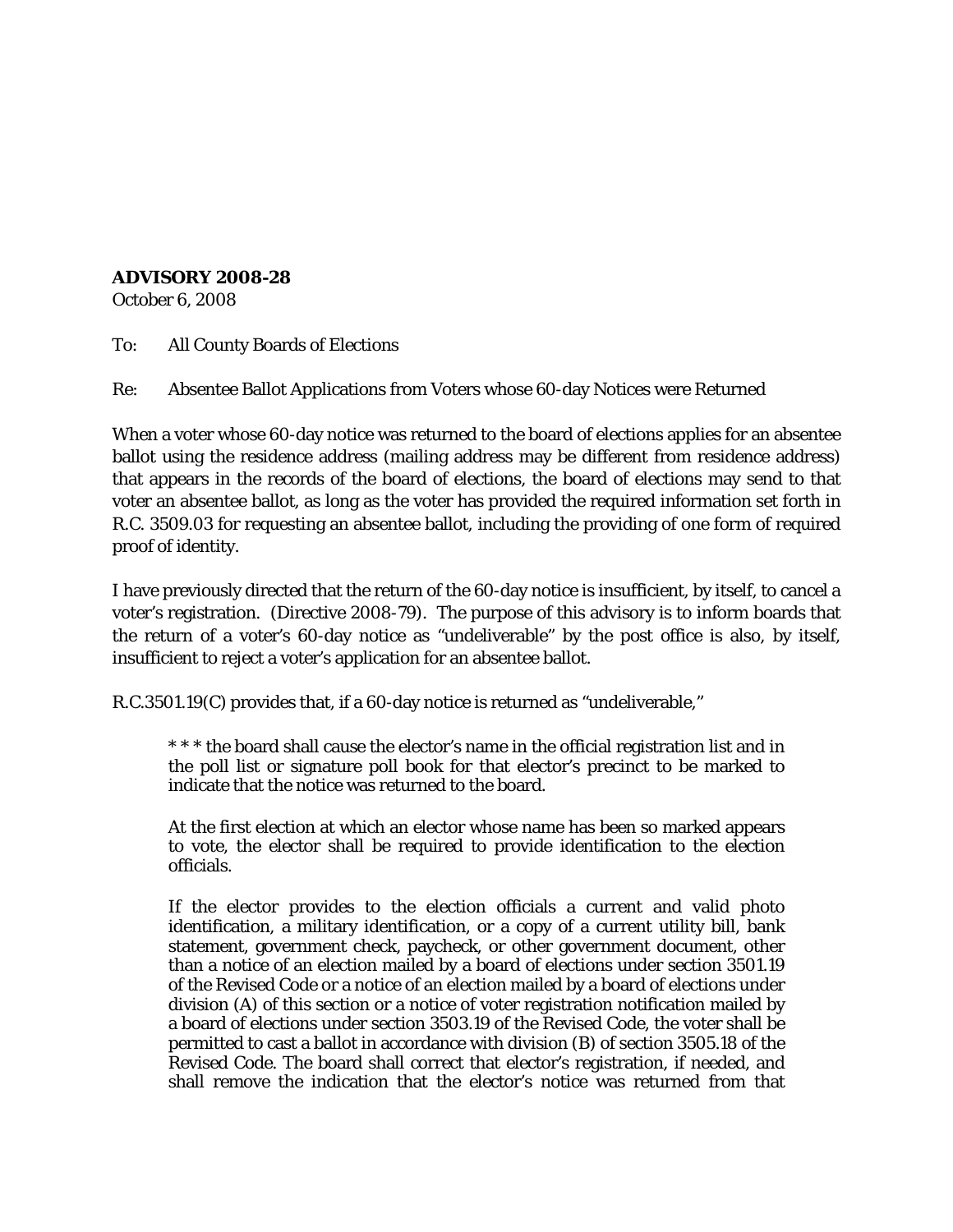elector's name on the official registration list and on the poll list or signature pollbook.

If the elector provides to the election officials a photo identification that does not contain the elector's current address, if the elector provides the last four digits of the elector's social security number, if the elector is unable to provide any of the required forms of identification, if the elector refuses to provide any of the required forms of identification, or if the elector executes an affirmation under division  $(A)(4)$  of section 3505.18 of the Revised Code, the elector shall be permitted to vote by provisional ballot under section 3505.181 of the Revised Code. If the provisional ballot is counted pursuant to division (B)(3) of section 3505.183 of the Revised Code, the board shall correct that elector's registration, if needed, and shall remove the indication that the elector's notice was returned from that elector's name on the official registration list and on the poll list or signature pollbook.

Under this provision, a board must mark in the poll list or signature poll book the name of any voter whose 60-day notice was returned. As with any application for an absentee ballot, upon receiving an application from a voter whose name has been marked, the law requires that the board confirm that the application meets all of the legal requirements and that the person submitting the application is an eligible elector. If any required information is missing from the application, the board is required to reject it and notify the voter within 48 hours that it has been rejected. Any such notice should be sent to the voter to the address to which he or she has applied for his or her ballot to be sent and not to the address listed in the board's records. This is because the voter may be temporarily away at the address to which he or she wants the ballot sent, and notice of the application's deficiency will actually reach the voter in time to correct it. The board should provide a new absentee ballot application with the rejection notice. (R.C.3509.04(A) and Directive 2008-82).

When a voter whose 60-day notice has been returned applies for an absentee ballot, if the voter's name and voting residence conform to the records of the board of elections and the required statement of R.C. 3509.03(G) that he or she is an eligible elector is supplied, the application is sufficient to overcome issues presented with regard to the returned notice, as long as one form of required identification has been supplied with the application. When the voter receives and returns his or her absentee ballot, and the board verifies that the statement accompanying the ballot has been completed properly, including that the voter has provided one of the following forms of required identification, the ballot should be counted. For ease of reference, the following forms of identification may be accepted:

- 1. His or her current and valid Ohio driver's license number or a photocopy of the license;
- 2. His or her current and valid photo identification card number issued by the State of Ohio or the United States government or a photocopy of the card;
- 3. His or her military identification card photocopy (Please note that a military identification does not need to contain the name or address of the voter offering the military identification. However, the board must be able to ascertain that the person offering the identification is the person that he or she purports to be and has the qualifications to vote in the election in question. (Directive 2008-80).);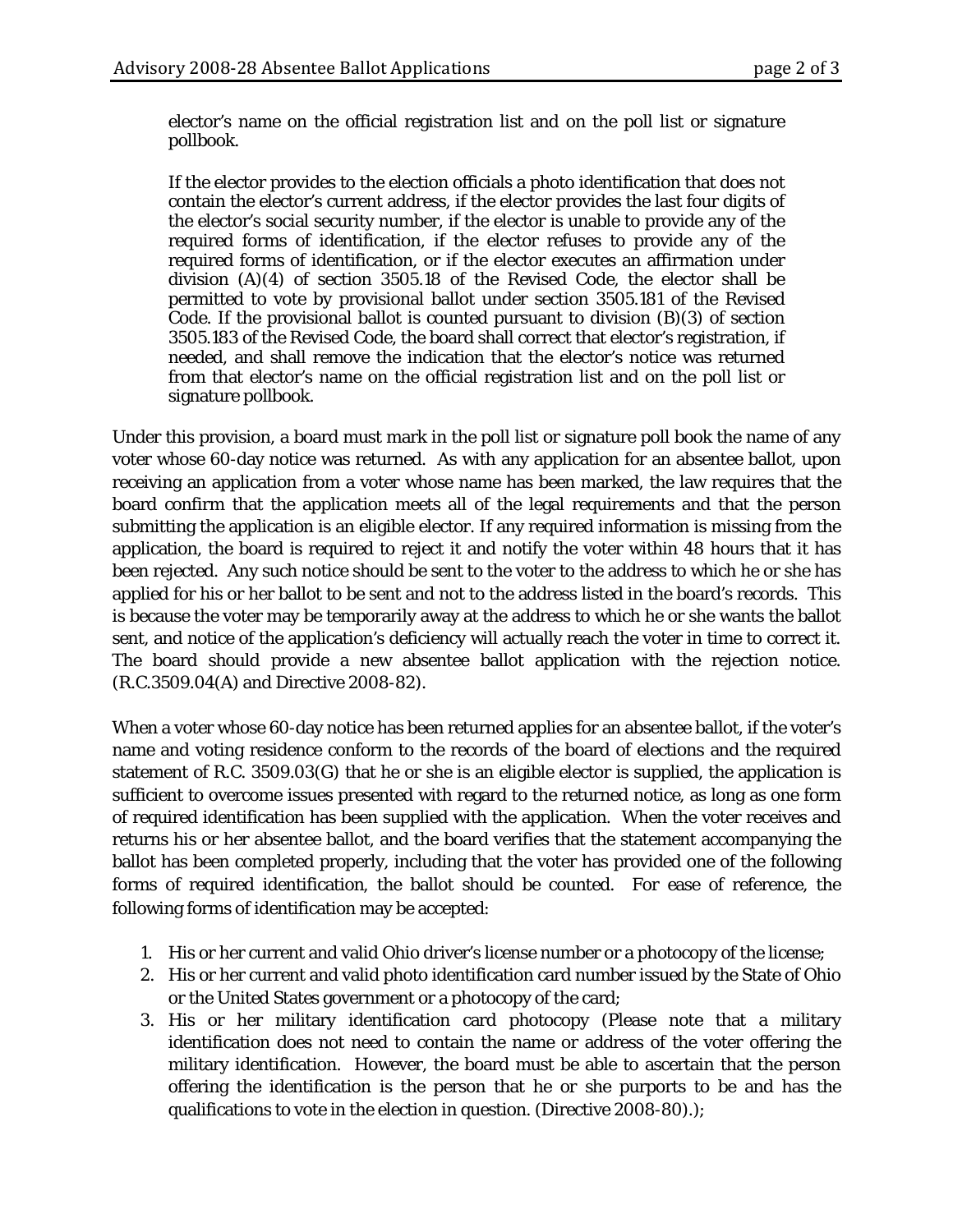- 4. An original or copy of a current (within 12 months of the election) utility bill;
- 5. An original or copy of a current (within 12 months of the election) bank statement;
- 6. An original or copy of a current (within 12 months of the election) paycheck;
- 7. An original or copy of a government check (issued within 12 months of the election);
- 8. An original or copy of current other government document (issued within 12 months of the election). (See Directives 2008-80 and 2008-82).

Please note that the recent Ohio Supreme Court decision of *State ex rel. Myles v. Brunner*, Slip Opinion No. 2008-Ohio-5097, at ¶22, cites the proposition in that, "we must avoid unduly technical interpretations that impede the public policy favoring free, competitive elections." Therefore, a returned 60-day notice sent under the provisions of R.C. 3501.19, does not preclude the mailing of an absentee ballot to a voter, so long as the voter has otherwise complied with the requirements of R.C. 3509.03, regarding the requirements for absentee ballot requests.

Please note that any mark that would otherwise be placed in the poll list or signature poll book because of the returned 60-day notice should be replaced with a notation that the voter has been sent an absentee ballot. If the voter who has been mailed an absentee ballot appears at the polling place on Election Day to vote, he or she may vote only a provisional ballot.

If you have any questions about this advisory, you may contact the elections attorney assigned to your board.

Sincerely,

Jennifer Brunner